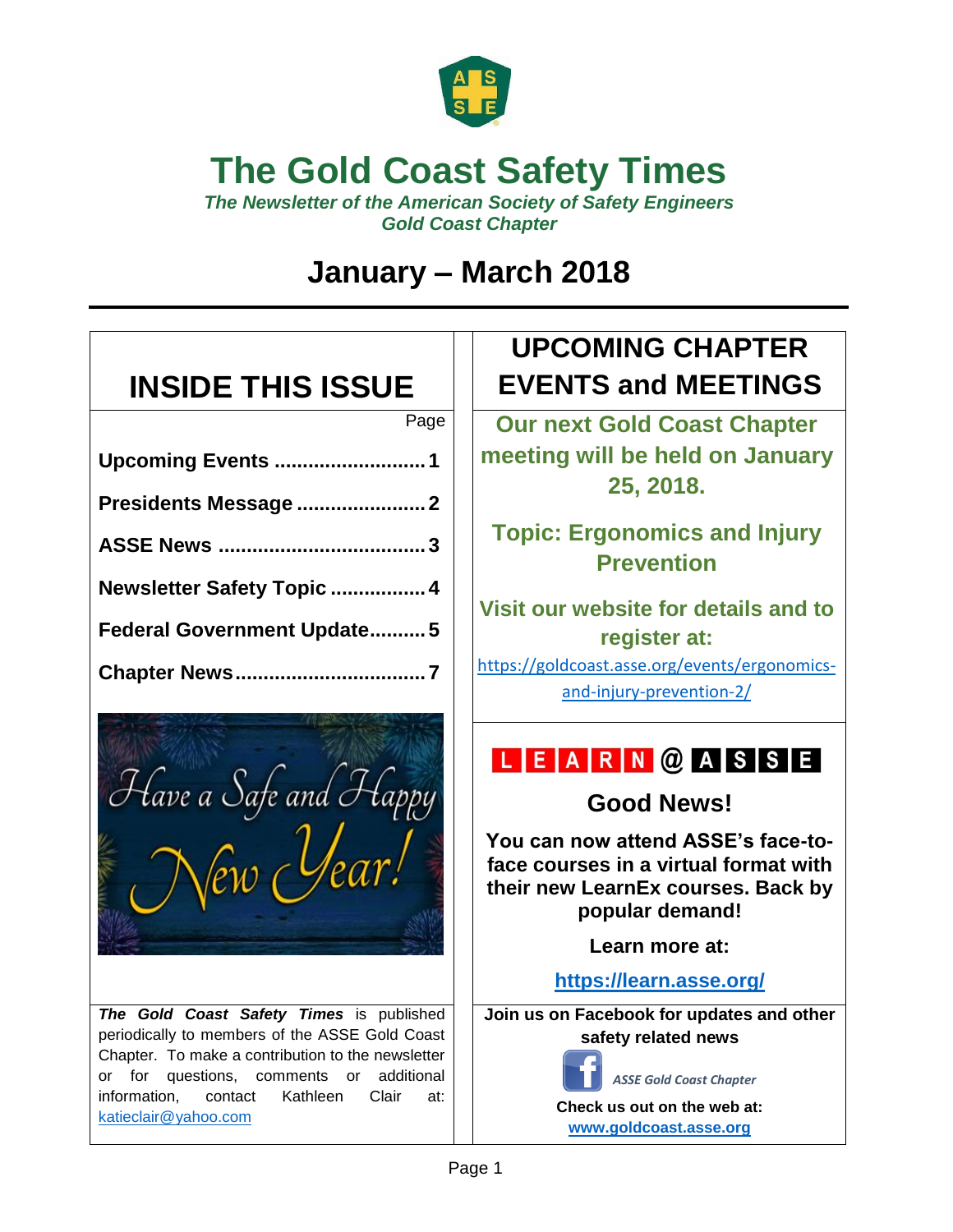

## **President's Message**

Happy New Year!!!

Before 2018 gets into full swing, I would like to reflect on 2017 and give thanks to the Chapter members that have assisted with challenges and accomplishments. The Gold Coast Chapter had seven meetings last year accompanied with quality-learning experiences. The same will hold true for 2018.

As you may be aware, it is time for elections and I am asking members to step up and donate some time to the chapter. This is a rewarding experience with a chance to work with others to continue the Chapter's success. During the upcoming meetings, we will be soliciting nominees for all positions on the Executive Board. Not only do these positions assist with the direction the Chapter is going it is an opportunity to network with other safety professionals and earn CEU's for your effort.

The transition from ASSE to ASSP will be in June 2018. All changes in presentations, correspondence and websites will be ready for the new executive committee.

In 2018, we will have meetings on the  $4<sup>th</sup>$  Thursday of the Month January through May, and September and October. They will be held at 100 Australian Ave., Suite 1-470. We have discussed holding a luncheon meeting at another location and holding a possible Chapter outing. Please come and be a part of the planning of these events. We will be focusing on technology as my term ends to help us prepare us for the future. Our next meeting will be held on January  $25<sup>th</sup>$  and will feature Richard Asaro of Select Physical Therapy. He will present "Ergonomics and Injury Prevention". Join us for networking and light refreshments around 9am and the meeting will commence at 9:30am.

Respectfully yours,

Robert Hutchison, CSP President, Gold Coast Chapter 561-233-5411 [JHutchison@pbcgov.org](mailto:JHutchison@pbcgov.org)

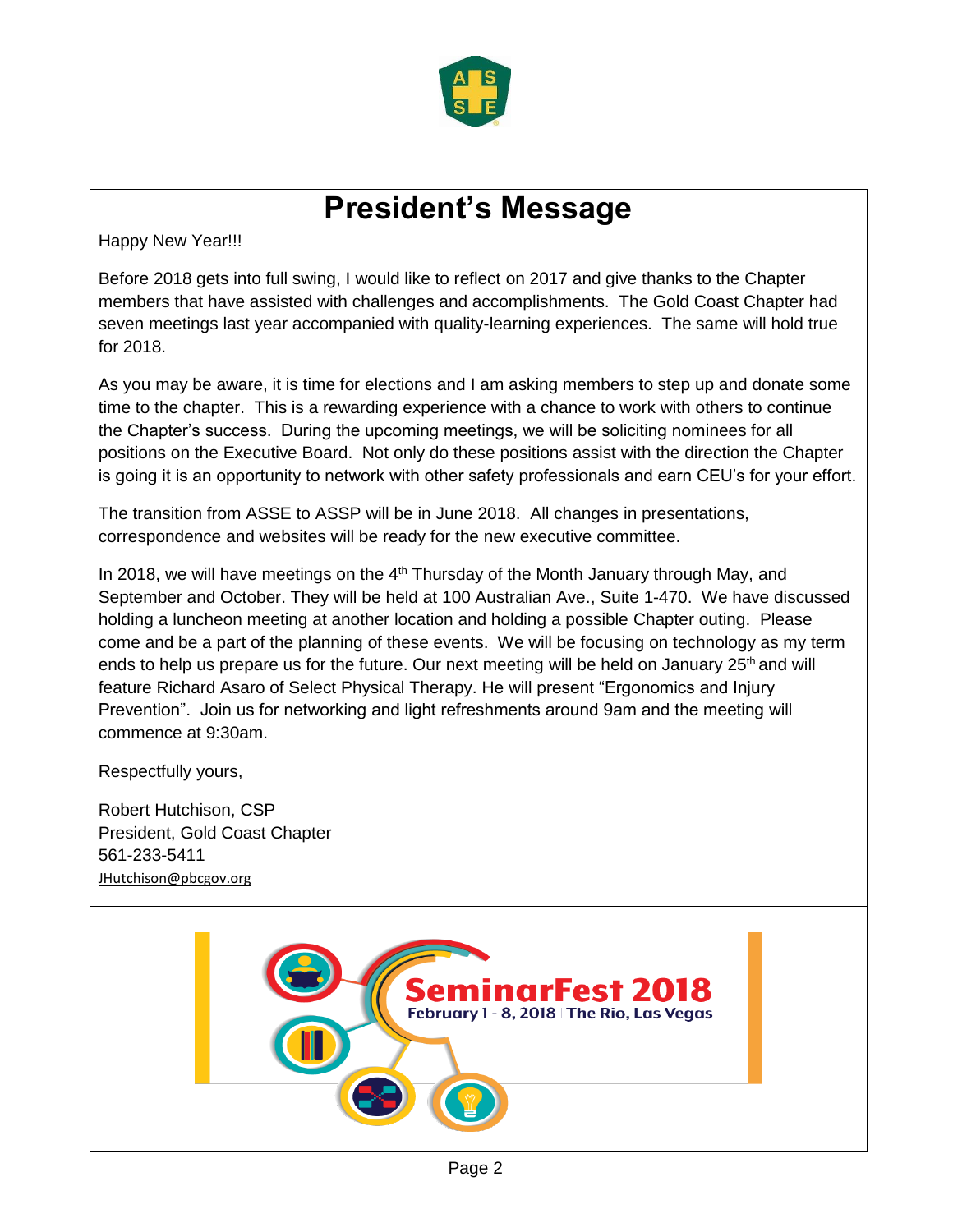

## **ASSE News**

#### **Registration opens for ASSE's Safety 2018 in San Antonio 12/12/2017**

PARK RIDGE, Illinois — They say everything's bigger in Texas, and the American Society of Safety Engineers (ASSE) plans to find out. Registration is now open for ASSE's Safety 2018 [Professional](https://safety.asse.org/) [Development](https://safety.asse.org/) Conference & Exposition in San Antonio. The nation's largest conference for occupational safety and health professionals – expected to draw more than 8,000 people from 40 countries – takes place June 3-6 at the Henry B. Gonzalez Convention Center on the banks of the San Antonio Riverwalk.

The 57th annual event is a primary resource for occupational safety and health professionals who face increasing demands from their companies to know about best practices, industry trends and the latest product innovations. Networking opportunities are limitless. A survey of past attendees found that 98 percent would recommend the global conference to a colleague.

"The popularity of our last conference was off the charts, so we're using that as a blueprint for even greater success this time around," said Mary Silva, the new chair of the ASSE Professional Development Conference Planning Committee. "ASSE's 37,000-plus members span the globe in protecting workers in every industry, so this dynamic event goes a long way in supporting their professional mission."

ASSE's signature event will offer more than 220 concurrent educational sessions categorized by experience level and taught by some of the greatest minds in safety. More than 600 exhibitors will present the latest products, technologies and techniques in the field. And attendees will experience a mix of engaging general sessions and a spirited plenary town hall.

For the first time, the conference schedule will include a community service networking event, a 5K fun run, and a chance to practice safety pitches on senior operational executives. In addition, all paid attendees will receive free access to recordings of every concurrent session that ASSE is allowed to record.

Safety 2018 will serve as the launch of the Society's new name and brand, with ASSE becoming the American Society of Safety Professionals (ASSP). The new name and refreshed logo will better reflect the organization's diverse membership while positioning the Society for growth.

ASSE last visited San Antonio for Safety 2009, but much has changed in nearly a decade. The convention center was recently transformed through a \$325 million capital improvement project, the largest in the city's history. This past October, San Antonio was designated a Creative City of Gastronomy by the Paris-based United Nations Educational, Scientific and Cultural Organization, making the city an international culinary destination. And founded in 1718, San Antonio will be in the midst of its 300<sup>th</sup> anniversary celebration during Safety 2018.

Safety and health professionals can [register](https://safety.asse.org/registration/) online for Safety 2018. To learn about group rates, please contact ASSE group coordinators Nancy O'Toole at [notoole@asse.org](mailto:notoole@asse.org) and Tom Kerschner at [tkerschner@asse.org.](mailto:tkerschner@asse.org)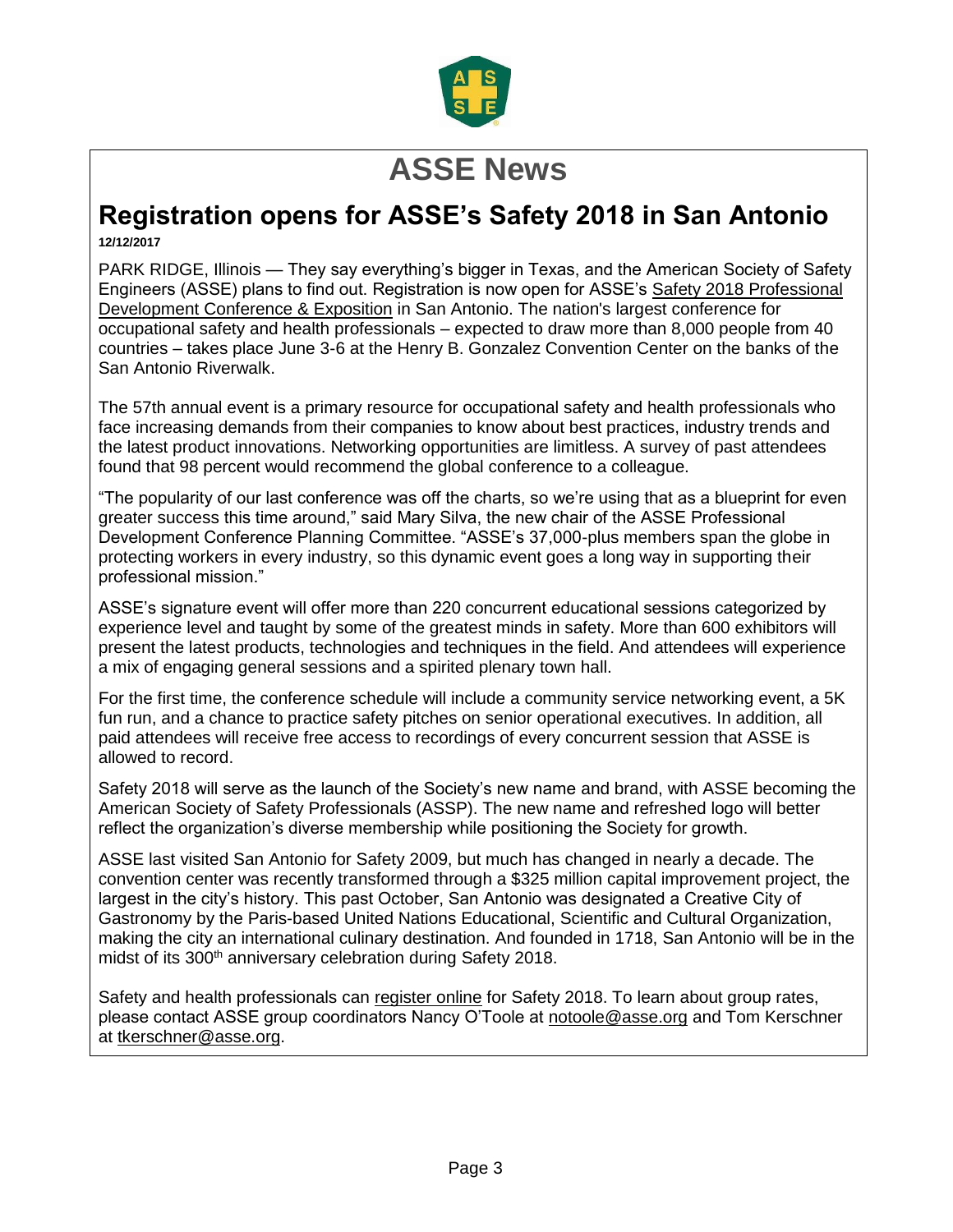



### **Upcoming Courses**

**February 5th - 9th Certified Occupational Safety Specialist (COSS)** Who should attend COSS? A person in the safety and health

field that coordinates the successful implementation of corporate safety and health plans, coordinates, and maybe even conducts safety and health training, and provides support to safety and training managers.

**February 12th - 14th Safe Supervisor- COSS Series -** Safe Supervisor is a 3-day course designed to enhance a supervisor's understanding of the bigger picture of safety, and the supervisor's role in creating a safer work environment. Achieving an injury free workplace takes more than a catchy phrase or one individual championing the cause. It takes a team effort. Safety leaders understand the pivotal role that supervisors play in shaping the safety mindset. This 3-day course defines this important job!

For more info. or to register:<https://training.safetycouncilpbc.org/p-7855-coco.aspx>

## **NEWSLETTER SAFETY TOPIC OSHA Recordkeeping Reporting**

#### **One Last Time: OSHA Extends Recordkeeping Reporting Deadline**

*Posted with permission from [Confined Space,](http://jordanbarab.com/confinedspace) a newsletter of workplace safety and labor issues.*



After multiple delays, [OSHA](http://www.osha.gov/) has finally [announced](https://content.govdelivery.com/accounts/USDOL/bulletins/1c6be1d) that employers who are required to keep OSHA injury and illness records must send summary information in to the agency by December 15, fifteen days after the deadline announced last June, when the agency proposed to [delay](http://jordanbarab.com/confinedspace/2017/06/27/osha-delays-recordkeeping-rule/) the reporting deadline from July 1 to December 1.

The rollout has been plagued by numerous delays. First OSHA delayed until August 1 in putting up the website which was supposed to be up by the end of February. Then there came [false](https://www.safetylawmatters.com/2017/08/data-security-breach-osha-false-alarm-time/) accusations of a [data breach,](http://jordanbarab.com/confinedspace/2017/08/17/osha-shuts-down-recordkeeping-webpage/) and finally a delay in issuing the final change in the required submission deadline.

When the regulation was issued last year, OSHA stated that the data would be published on the web. "Public disclosure of work injury data will encourage employers to increase their efforts to prevent work-related injuries and illnesses," OSHA [announced](https://www.osha.gov/news/newsreleases/national/05112016) when the regulation was issued in May 2016. The Trump administration has not disclosed its intentions about publicizing the data, although there is legal precedent for requiring the agency to publish the data on OSHA's website.

Other parts of the "electronic" recordkeeping regulation are being challenged in court and are under reconsideration by OSHA. The agency also announced today that OSHA is currently reviewing the other provisions of its final rule to Improve Tracking of Workplace Injuries and Illnesses, and intends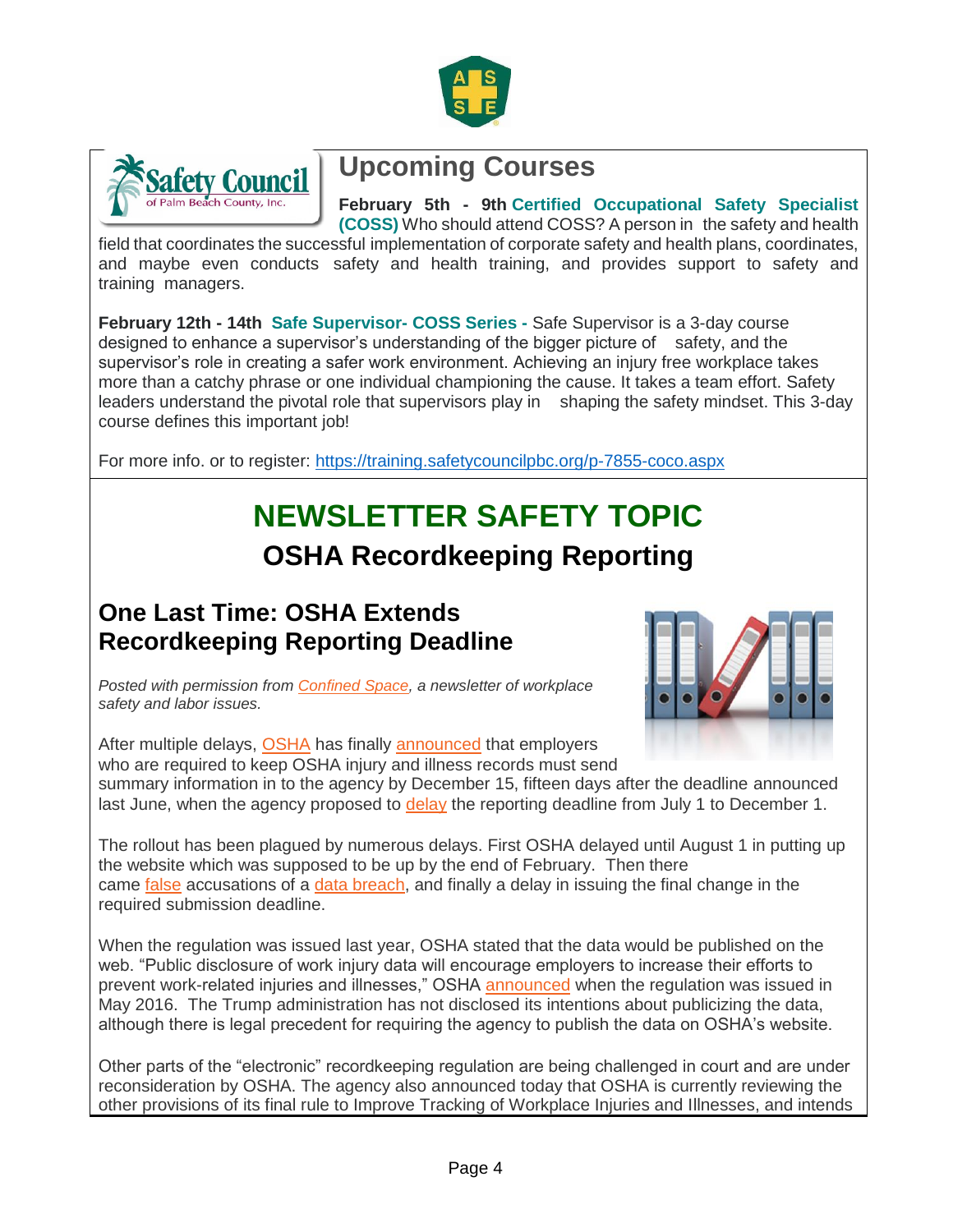

to publish a notice of proposed rulemaking to reconsider, revise, or remove portions of that rule in 2018."

Some in the business community don't like requirements that more detailed information on injuries and illnesses be sent to OSHA starting next year, or that OSHA has prohibited employers from retaliating against workers for reporting injuries. At last week's Congressional hearing, Secretary of Labor Acosta [falsely stated](http://jordanbarab.com/confinedspace/2017/11/20/acosta-testifies-not-terrible/) that the regulation "was asking for some information that was very detailed and that identifies individuals."

OSHA also noted that seven state plans, California, Maryland, Minnesota, South Carolina, Utah, Washington, and Wyoming, have not yet adopted the regulations. States are supposed to adopt all new OSHA standards and regulations within 6 months of federal OSHA's issuance.

*Click [here](http://jordanbarab.com/confinedspace) to visit Confined Space's website or to sign up for their informative newsletter.*

For more info. about OSHA's Recordkeeping requirements check out: Detailed Guidance for OSHA's Injury and Illness Recordkeeping Rule:<https://www.osha.gov/recordkeeping/entryfaq.html>

#### **Federal Government Updates**

### **EPA Releases List of Superfund Sites Targeted for Immediate, Intense Attention**



12/08/2017

Contact Information: [\(press@epa.gov\)](mailto:press@epa.gov)

**WASHINGTON** – Today, the U.S. Environmental Protection Agency released the list of Superfund sites that Administrator Pruitt has targeted for immediate and intense attention. The 21 sites on the list – from across the United States – are in direct response to the [Superfund Task Force](https://www.epa.gov/newsreleases/epa-announces-superfund-task-force-recommendations)  [Recommendations,](https://www.epa.gov/newsreleases/epa-announces-superfund-task-force-recommendations) issued this summer, calling for this list.

"By elevating these sites we are sending a message that EPA is, in fact, restoring its Superfund program to its rightful place at the center of the Agency's mission," **said EPA Administrator Scott Pruitt**. "Getting toxic land sites cleaned up and revitalized is of the utmost importance to the communities across the country that are affected by these sites. I have charged the Superfund Task Force staff to immediately and intently develop plans for each of these sites to ensure they are thoughtfully addressed with urgency. By getting these sites cleaned up, EPA will continue to focus on ways we can directly improve public health and the environment for people across America."

In developing this initial list, EPA considered sites that will benefit from Administrator Pruitt's direct engagement and have identifiable actions to protect human health and the environment. These are sites requiring timely resolution of specific issues to expedite cleanup and redevelopment efforts. The list is designed to spur action at sites where opportunities exist to act quickly and comprehensively. The Administrator will receive regular updates on each of these sites.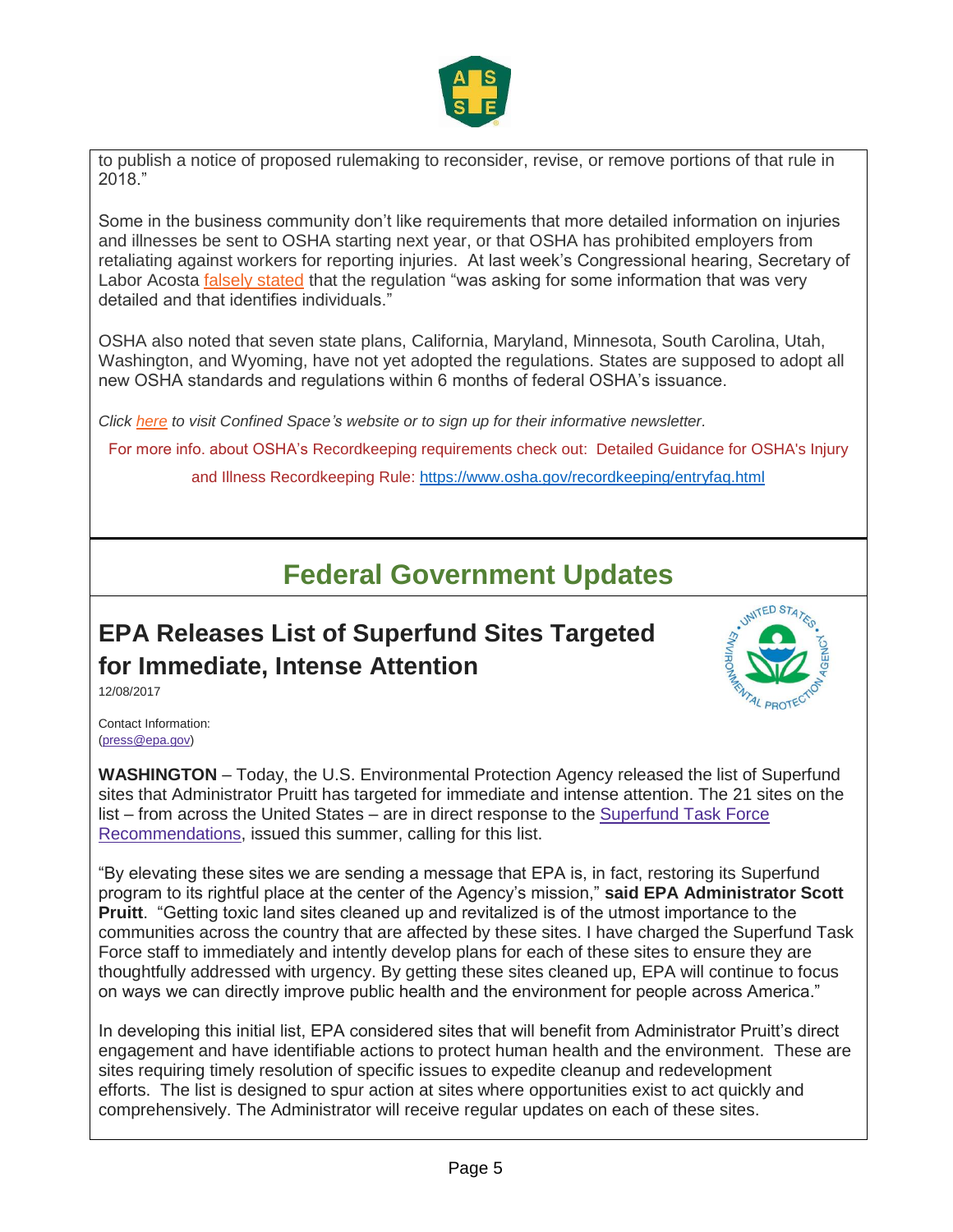

The list is intended to be dynamic. Sites will move on and off the list as appropriate. At times, there may be more or fewer sites based on where the Administrator's attention and focus is most needed. There is no commitment of additional funding associated with a site's inclusion on the list.

EPA remains dedicated to addressing risks at all Superfund sites, not just those on the list. The [Task Force Recommendations](https://www.epa.gov/newsreleases/epa-announces-superfund-task-force-recommendations) are aimed at expediting cleanup at all Superfund sites and Administrator Pruitt has set the expectation that there will be a renewed focus on accelerating work and progress at all Superfund sites across the country.

The Task Force, whose work is ongoing, has five overarching goals:

 Expediting cleanup and remediation; Reinvigorating cleanup and reuse efforts by potentially responsible parties; Encouraging private investment to facilitate cleanup and reuse; Promoting redevelopment and community revitalization; and Engaging with partners and stakeholders.

The Task Force will provide the public with regular updates as it makes progress on the Administrator's Emphasis list and other Task Force activities

The list of sites can be found [here.](https://www.epa.gov/superfund/superfund-sites-targeted-immediate-intense-action)

# Trade Release



U.S. Department of Labor Occupational Safety and Health Administration Office of Communications Washington, D.C. [www.osha.gov](http://links.govdelivery.com/track?type=click&enid=ZWFzPTEmbWFpbGluZ2lkPTIwMTcwOTE0Ljc4MTQ3MDAxJm1lc3NhZ2VpZD1NREItUFJELUJVTC0yMDE3MDkxNC43ODE0NzAwMSZkYXRhYmFzZWlkPTEwMDEmc2VyaWFsPTE3NDQ5NTQ4JmVtYWlsaWQ9a2NsYWlyQGVuc2FmZS5jb20mdXNlcmlkPWtjbGFpckBlbnNhZmUuY29tJmZsPSZleHRyYT1NdWx0aXZhcmlhdGVJZD0mJiY=&&&101&&&https://www.osha.gov/)

For Immediate Release November 9, 2017 Contact: Office of Communications Phone: 202-693-1999

#### **OSHA Issues Final Rule Setting Compliance Date for Crane Operator Certification Requirements**

**WASHINGTON, DC** – The Occupational Safety and Health Administration (OSHA) today issued a [final rule](https://www.osha.gov/laws-regs/federalregister/2017-11-09) setting November 10, 2018, as the date for employers in the construction industries to comply with a requirement for crane operator certification. The final rule becomes effective November 9, 2017.

OSHA issued a [final cranes and derricks rule](https://www.osha.gov/FedReg_osha_pdf/FED20100809.pdf) in August 2010. After stakeholders expressed concerns regarding the rule's certification requirements, OSHA published a separate [final rule](https://www.gpo.gov/fdsys/pkg/FR-2014-09-26/pdf/2014-22816.pdf) in September 2014, extending by three years the crane operator certification and competency requirements. This one-year extension provides additional time for OSHA to complete a rulemaking to address stakeholder concerns related to the Cranes and Derricks in Construction standard.